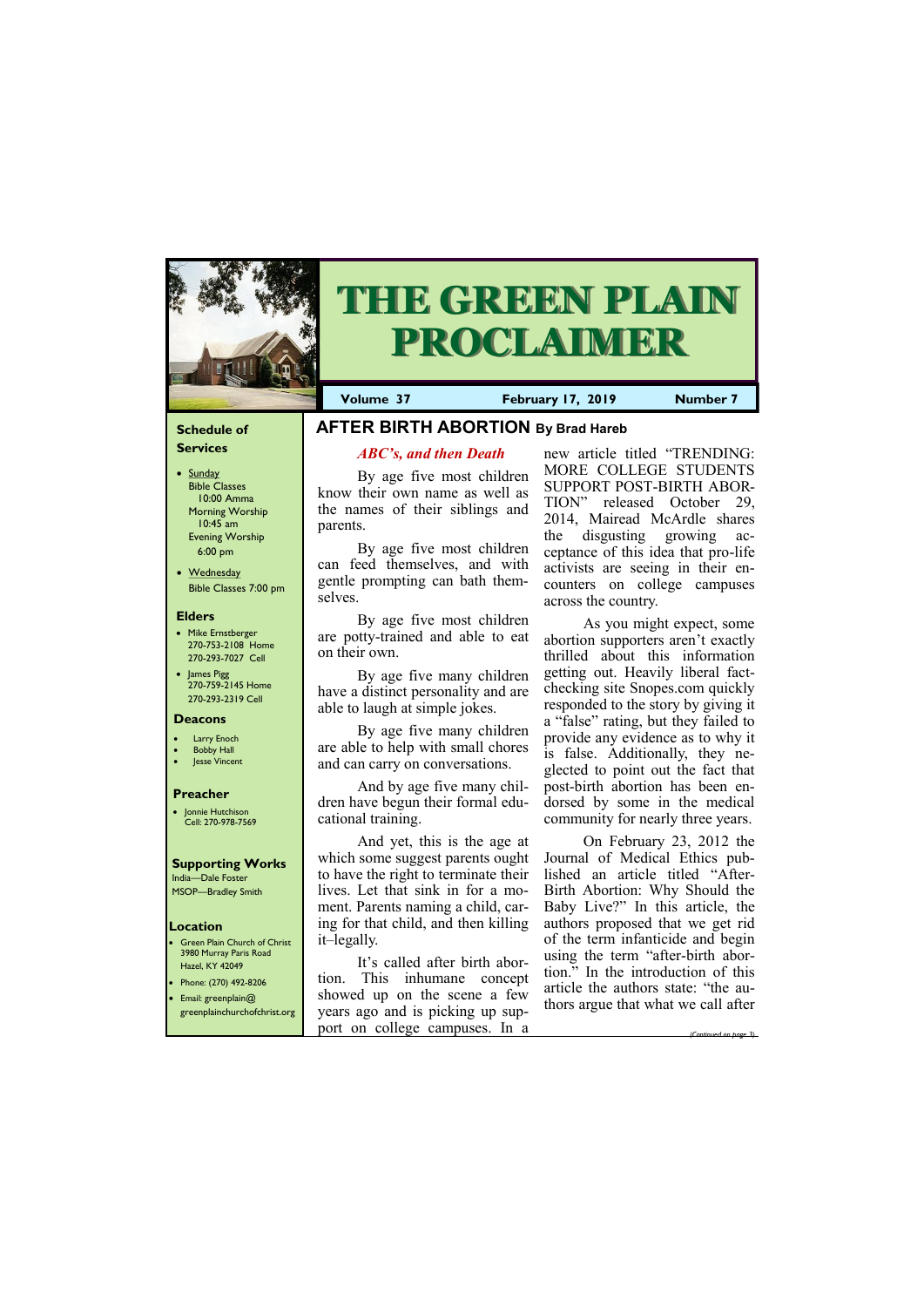## NEWS AND NOTES

- *REMEMBER IN PRAYER: Green Plain members*: Paul Brandon Lori Brandon, Peggy Jarvis, Rex and Margaret Enoch, Will Ed Travis , Mary Crutchfield, Vickie and Kaitlyn Canter, Joanne Barnes. Frank Towery, Maxine Pool, Nancy Meacham, Hayes and Marjorie Grady, Mary Lowrie, Jim Fielder. And Larry Enoch.
- **Family and Friends:** Betty Pond, Naomi Pigg, Byron White, Meredith Enoch, Kenneth Mizell, Walter Bryars, Ann Workman, Mike and Dollie Kiser, Will and Nancy Winchester, Dean Carroll, Maryanne Stubblefield, Annie Lyons, Kenzie Murdock, Brandon Wiggins, Jim Hutson, Amy Lyons, Janice Canter, Maryanne Pedigrew, Dale Foster and Thomas Cooper. If you know of those who need to be added or removed from our prayer list please write down their names and hand it to Jonnie.
- **LOCAL EVENTS:** The Spring session of the **Green Plain School of Biblical Studies** begins Monday, March 4th and continues through May 27th. The first six weeks Larry Powers will continue the study of 1 Corinthians; Glenn Head will teach 1st, 2nd, and 3rd John. The second six weeks Chris Kemp will teach the book of James and Jack Philipps will teach the book of Colossians. Our **Spring Gospel Meeting** is scheduled for April 7-11 with Larry Powers preaching.
- **Pantry items for February:** 3—Peanut Butter; 10—Jelly; 17—Shampoo; 24—Soups.
- Please remember our **snacks for the hospital program** and place your items in the baskets in the lobby.
- **PASS IT ON!** When you have finished reading this bulletin, why not pass it on to a loved one, friend or neighbor. Use this as a tool to spread the gospel. Or, pick up extra copies to hand or mail to others.
- **See our Facebook page** for announcements, updates and articles. Access to past editions of this bulletin are available on our website at http://greenplainchurchofchrist.org.
- **Mission Work:** Please continue to pray for the preachers this congregation is supporting in India and for Dale Foster, Ronnie Gootan, David Nance and Mike Kiser in their respective works.
- Watch **"A Bible Answer"** each Sunday morning at 8:00 am on WQWQ TV in Paducah, KY. This program is also available on their website at abibleanswertv.org and on GBN and YouTube**.**
- **February 2019 Anniversaries:** John and Laura Sales—1st; **Birthdays:** Krista Smith— 8th; John Sales—12th; Maxine Pool—19th; Jan Pigg—25th; If we have left anyone out please let us know so we may put it in next weeks bulletin.
- Satan will continue to have his way with you unless you resist him (James 4:7).



**Page 2**

*BIBLE RESEARCH QUESTION*

**This Week:** *Where was the home of the prophet Amos and what did he do for a living?*

**Last Week**: *Which of the prophets of the Old Testament is often called "the weeping prophet?" Answer: Jeremiah who often wept over the sins of* 

| <i>Judah as he spoke God's message of reentrance to</i><br><i>them. (Jeremiah 9:1, 10; 3:17; 31:15; 48:12).</i> |  |
|-----------------------------------------------------------------------------------------------------------------|--|
|-----------------------------------------------------------------------------------------------------------------|--|



**Sunday AM** *Bradley Smith*

**Sunday PM** *"Boasting in the Cross"*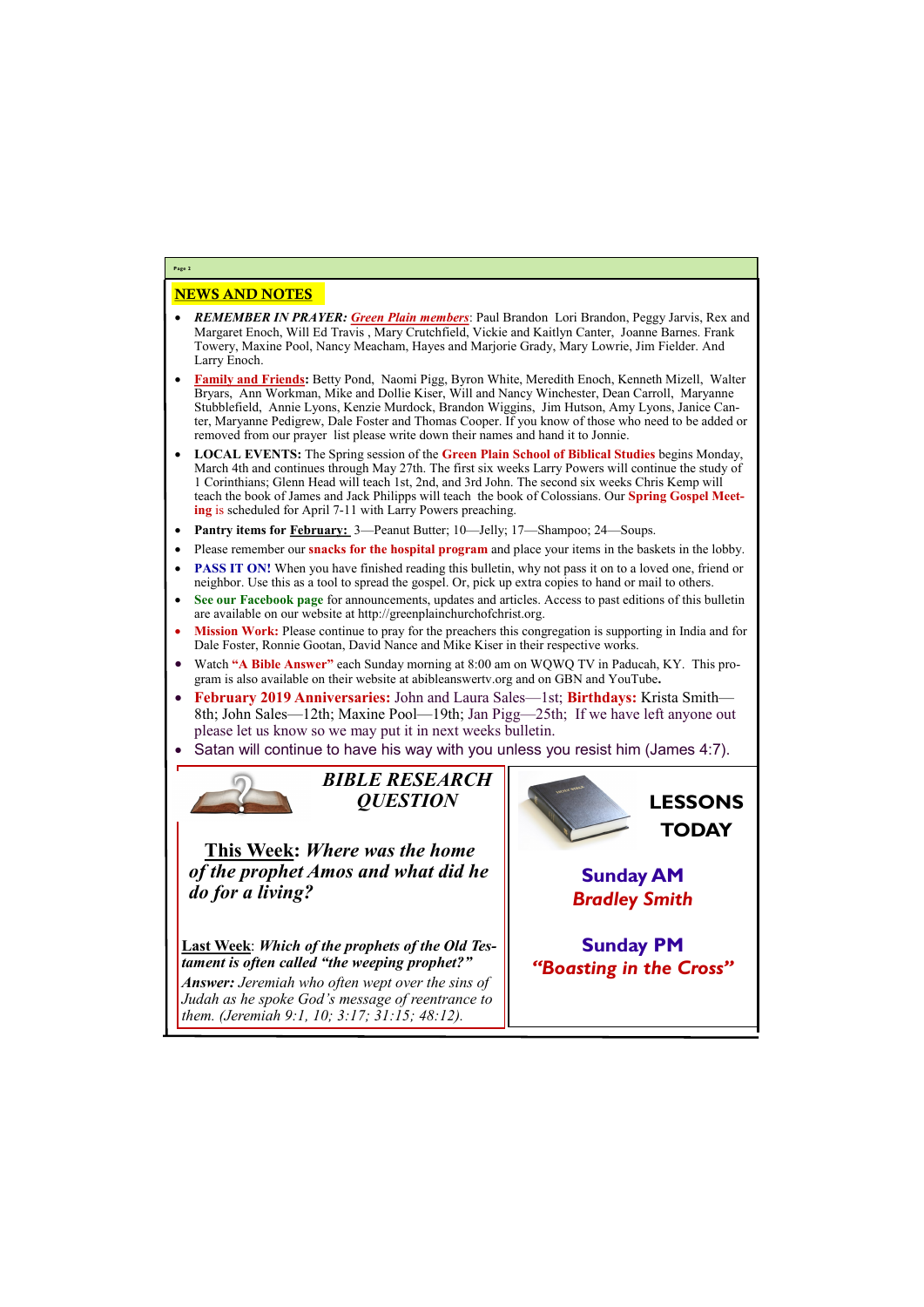**Page 3**

-birth abortion (killing a newborn) should be permissible in all cases abortion is, including cases where the newborn is not disabled" (parenthesis in orig.).

Why would men suggest we kill innocent babies? The authors declare: "The alleged right of individuals (such as fetuses and newborns) to develop their potentiality, which someone defends, is over-ridden by the interests of actual people (parents, family, society) to pursue their own well-being because, as we have just argued, merely potential people cannot be harmed by not being brought into existence. Actual people's well-being could be threatened by the new (even if healthy) child requiring energy, money, and care which the family might be in short supply of" (emp. added).

While the thought of killing newborns may be something you never thought would happen during your lifetime, consider how desensitized Americans have become to abortion. The authors stated: "This means that many non-human animals and mentally retarded human individuals are persons, but that all the individuals who are not in the condition of attributing any value to their own existence are not persons. Merely being a human is not in itself a reason for ascribing someone a right to life" (emp. added). Being human is special! Man was created in the image and likeness of God (Genesis 1:26), and we possess a soul that will go on into eternity.

Basically, life has been reduced to a matter of convenience. Over the weekend, 29-year-old terminally ill woman Brittany Maynard took her own life with legally prescribed lethal medication after planning November 1st as her death date months ago. It was no longer convenient for her to fight

praised as "courageous" and "brave." When the choice involves infants and those in the womb, convenience strikes again. Abortion has long been the tool used by young women to keep their career aspirations from being derailed by the inconvenience of a human life. But, now it's cool to have a baby at a young age. "16 and Pregnant" and "Teen Mom" have taken the stigma away from young pregnancy. But, what happens when "16 and pregnant" turns into "19 and looking to go to college to start a career"? That 3-year-old becomes an inconvenience again, and convenience is the only determining factor in the value of a human life.

Consider the words found in Proverbs 6:16, "These six things the Lord hates. Yes, seven are an abomination to Him: a proud look, a lying tongue, hands that shed innocent blood."

and be with friends and family, so she took the decision in her own hands and was *(Continued on page 4)*

Sadly, as Mairead McArdle reported, "Anecdotal evidence by leaders of pro-life groups such as Created Equal and Survivors of the Abortion Holocaust said in interviews that not only do they see more college students willing to say they support post-birth abortion, but some students even suggest children up to 4 or 5-years-old can also be killed, because they are not yet "self aware" (see http://www.thecollegefix.com/ post/19896/)

McArdle continues noting, "A trend seen by pro-life activists that frequently engage college students on campuses nationwide is the growing acceptance of post-birth abortion, or killing the infant after he or she is born."

Kristina Garza, spokeswoman for Survivors of the Abortion Holocaust said, "There is this notion that is common on campus, that it's OK to kill babies because somehow we don't become human until we

#### *(Continued from page 1)*